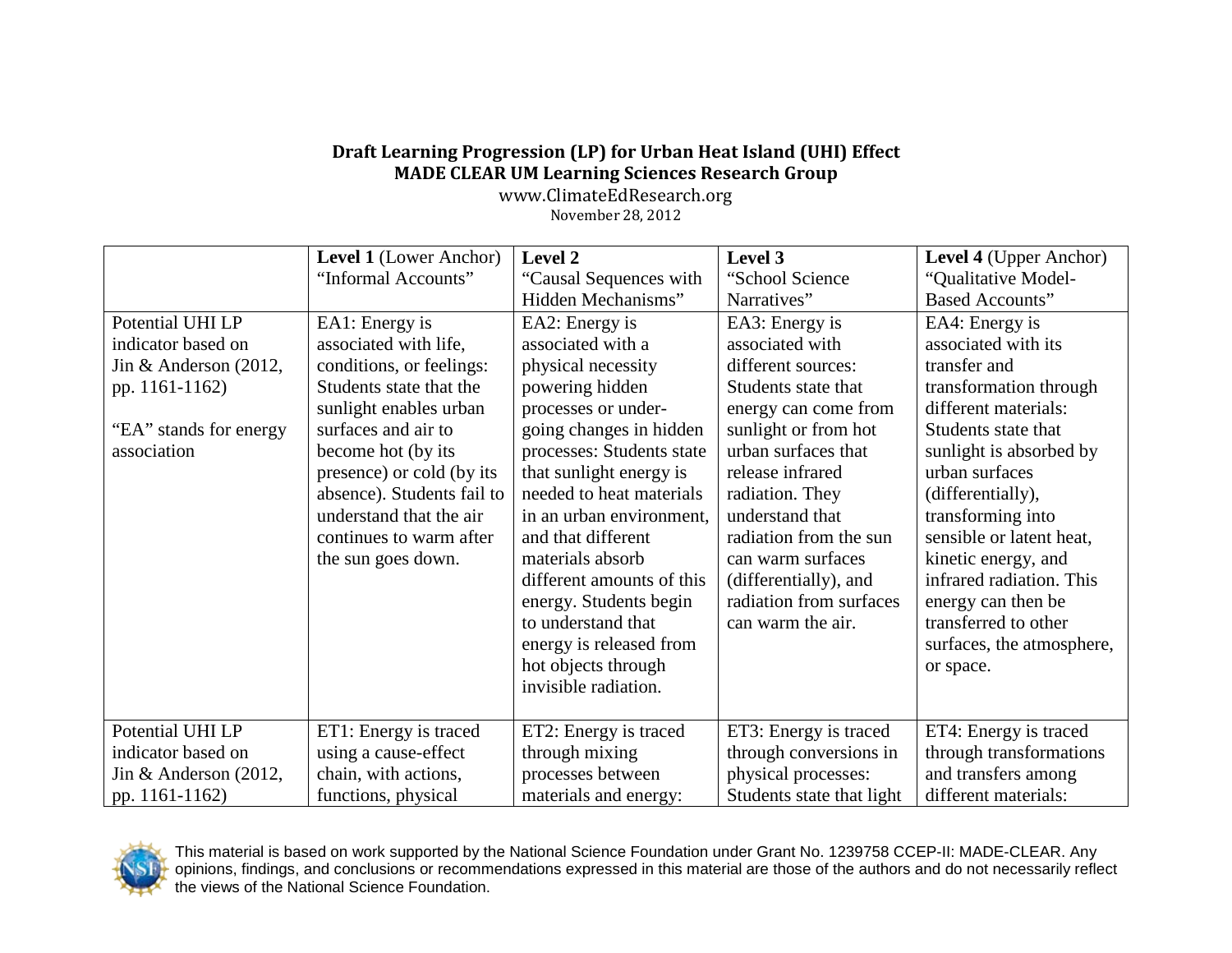| "ET" stands for energy<br>tracing                                                                   | interaction, or conditions<br>acting as causal<br>mechanisms: Students<br>state that sunlight<br>provides surfaces with<br>the conditions for<br>getting hot. They<br>hit/touch surfaces, move<br>inside of them, and are<br>used up or move into the<br>environment. | Students describe<br>processes in which<br>sunlight is mixed with<br>surface materials to<br>make heat. The heat can<br>then move and combine<br>with the air, which<br>becomes warmer. | energy may turn into<br>heat or radiation, which<br>is released into the<br>environment. However,<br>students fail to use the<br>law of conservation of<br>energy consistently as a<br>constraining principle. | Students explain how<br>radiation is absorbed or<br>reflected from the sun,<br>depending on the<br>properties of surface<br>materials. After materials<br>absorb radiation, energy<br>can be transferred to the<br>air through convection or<br>evapotranspiration, or to<br>air or other surfaces<br>through radiation.<br>Students use the law of<br>conservation of energy<br>consistently to explain<br>the urban surface-air<br>energy budget. |
|-----------------------------------------------------------------------------------------------------|-----------------------------------------------------------------------------------------------------------------------------------------------------------------------------------------------------------------------------------------------------------------------|-----------------------------------------------------------------------------------------------------------------------------------------------------------------------------------------|----------------------------------------------------------------------------------------------------------------------------------------------------------------------------------------------------------------|-----------------------------------------------------------------------------------------------------------------------------------------------------------------------------------------------------------------------------------------------------------------------------------------------------------------------------------------------------------------------------------------------------------------------------------------------------|
| Potential UHI LP<br>indicator about the role<br>of different materials<br>"M" stands for materials  | M1: Materials are<br>treated as actors that<br>become warm when<br>enablers like sunlight are<br>present.                                                                                                                                                             | M2: Materials are used<br>to explain that some<br>surfaces become warmer<br>than other surfaces in<br>response to sunlight,<br>causing a warmer<br>environment.                         | M3: Materials are used<br>to explain that different<br>surfaces absorb, retain,<br>and transfer different<br>amounts of energy,<br>which then heats the<br>environment<br>differentially.                      | M4: Materials are used to<br>explain how and why<br>different surfaces absorb,<br>retain, and transfer<br>different amounts of<br>energy throughout the<br>day.                                                                                                                                                                                                                                                                                     |
| Potential UHI LP<br>indicator about the role<br>of vegetation and water<br>in the urban heat island | VW1: Vegetation and<br>water are identified as<br>factors that enable<br>environments to be                                                                                                                                                                           | VW2: Vegetation and<br>water are used to<br>describe landscapes that<br>do not absorb as much                                                                                           | VW3: Vegetation and<br>water are used to<br>explain how vegetation<br>provides shade,                                                                                                                          | VW4: Vegetation and<br>water are used to explain<br>how vegetation provides<br>shade, lowering surface                                                                                                                                                                                                                                                                                                                                              |



This material is based on work supported by the National Science Foundation under Grant No. 1239758 CCEP-II: MADE-CLEAR. Any opinions, findings, and conclusions or recommendations expressed in this material are those of the authors and do not necessarily reflect the views of the National Science Foundation.